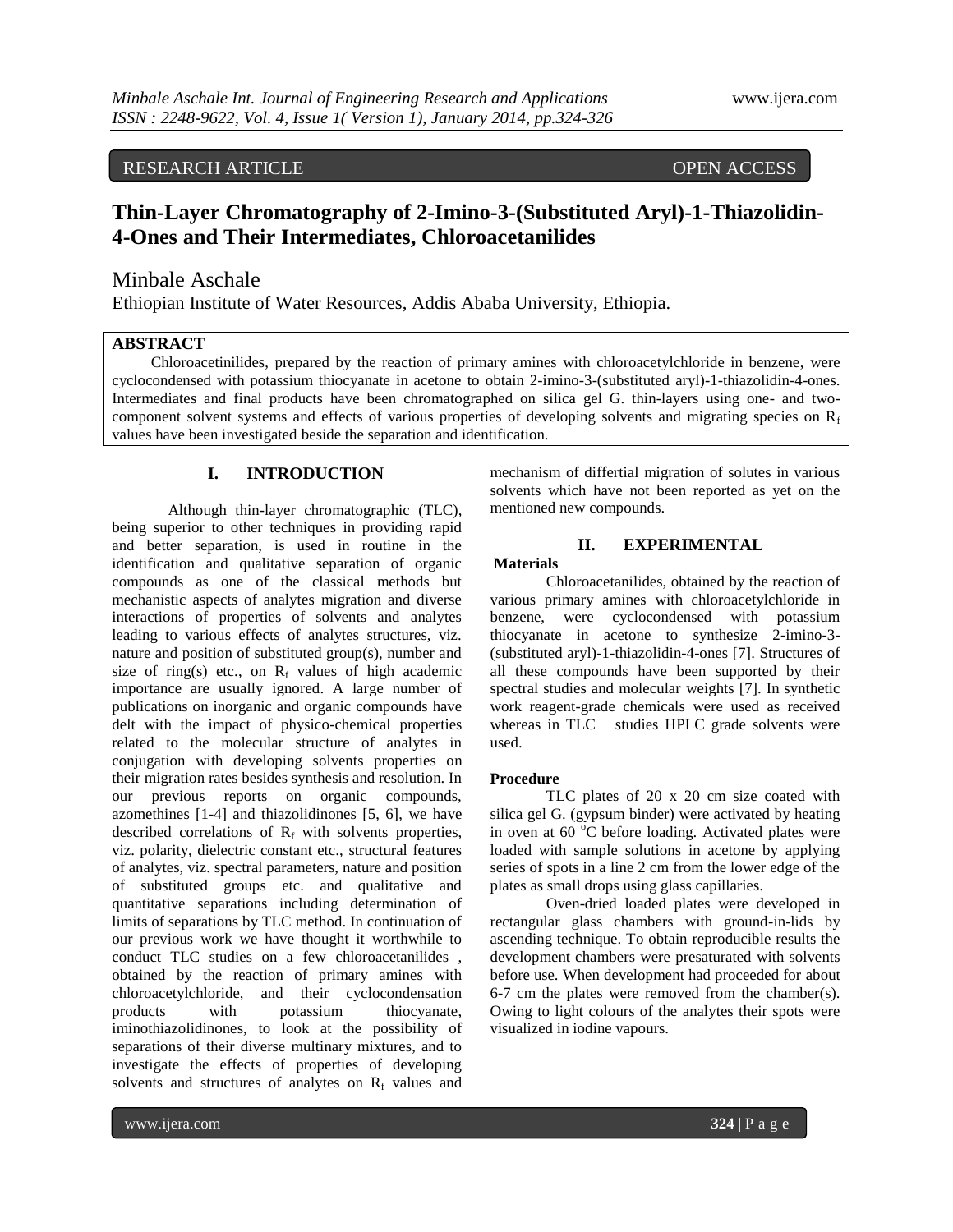#### **III. RESULTS AND DISCUSSION**

Perusal of  $R_f$  data (Table 1) reveals that irrespective to the nature and position of substituent in benzene ring of both series of compounds with substituents, chloroacetanilides and iminothiazolidinones, their  $R_F$  values are higher than respective non-substituted compound in all the pure solvents whether oxygen-containing or non-oxygencontaining. It is also interesting to observe that cyclization of acetanilide group that is introduction of thiazolidinone moiety adversely affects the  $R_F$  values irrespective to the nature of solvent almost in all cases.

Position of substitution seems to have contribution in establishing  $R_f$  values; in bromo substituted acetanilides and iminothiazolidinones  $R_f$ values are in para  $\geq$  meta order. The effect of nature of substituted group on  $R_f$  values has been studied in parasubstituted – chloroacetanilides and – iminothiazolidinones, as in this position steric effects are almost negligible and nature of substituent predominates; the  $R_f$  order  $Br > N(CH_3)_2$  evidently show that increase of electronegativity adversely affects the  $R_F$  values irrespective to nature of solvent or compound structure.

In binary solvent mixtures abnormally higher  $R_f$  values than those obtained in their pure solvents, most probably could be due to formation of hemiacetals or acetals owing to enhanced protonation of alcohol in presence of benzene inert solvent in mixtures.

Differential migration of analytes on gel layers is governed by different numbers and strengths of hydrogen bonds formed by silinol OH and Si-O-Si with analytes electronegative atoms and hydrogen atoms attached with them and their interaction with solvation energy or dielectric constant of developing solvents.

In order to test the application of TLC method in the analysis of these compounds, various binary and ternary mixtures of chloroacetanilides and iminothiazolidinones were spotted and qualitatively resolved (Table 2). The  $R_f$  values have been found to be almost same whether compounds migrated individually or in mixture under similar conditions of temperature, solvent and thin-layer thickness.

|                        |             | $R_F x 100$ |             |        |             |                    |                   |             |                |                |                   |     |     |                      |     |     |
|------------------------|-------------|-------------|-------------|--------|-------------|--------------------|-------------------|-------------|----------------|----------------|-------------------|-----|-----|----------------------|-----|-----|
| Compound               | <b>Spot</b> | MeOH        | <b>EtOH</b> | n-PrOH | <b>BuOH</b> | Me <sub>2</sub> CO | Et <sub>2</sub> O | <b>MeCN</b> | $C_6H_6$       | $C_7H_8$       | CHCl <sub>3</sub> |     |     | $C_6H_6$ -EtOH (v/v) |     |     |
|                        | colour      |             |             |        |             |                    |                   |             |                |                |                   | 8:2 | 6:4 | 5:5                  | 4:6 | 2:6 |
| $C_8H_8CINO$           | Orange      | 91          | 90          | 82     | 98          | 92                 | 00                | 97          | 00             | $00\,$         | $00\,$            | 91  | 98  | 98                   | 86  | 98  |
| $C_8H_7BrClNO-m$       | Yellow      | 93          | 72          | 84     | 92          | 98                 | 00                | 97          | 00             | 00             | $00\,$            | 91  | 98  | 97                   | 89  | 93  |
| $C_8H_7BrClNO-p$       | Yellow      | 86          | 84          | 84     | 94          | 97                 | 0 <sub>0</sub>    | 97          | 0 <sub>0</sub> | 0 <sub>0</sub> | 0 <sub>0</sub>    | 96  | 98  | 95                   | 87  | 93  |
| $C_8H_7Cl_2NO$ -m      | Yellow      | 94          | 74          | 86     | 94          | 98                 | 00                | 97          | 0 <sub>0</sub> | $00\,$         | $00\,$            | 95  | 98  | 98                   | 89  | 94  |
| $C_8H_7ICINO-0$        | Golden red  | 89          | 88          | 92     | 96          | 95                 | 00                | 98          | 00             | $00\,$         | 00                | 98  | 98  | 97                   | 93  | 93  |
| $C_{10}H_{13}C1N_2O-p$ | Violet      | 74          | 86          | 82     | 86          | 92                 | $00\,$            | 92          | 0 <sub>0</sub> | 0 <sub>0</sub> | $00\,$            | 89  | 98  | 95                   | 86  | 91  |
| $C_9H_8N_2OS$          | Light red   | 87          | 88          | 88     | 92          | 92                 | $00\,$            | 97          | 00             | $00\,$         | $00\,$            | 95  | 98  | 95                   | 86  | 93  |
| $C_9H_7BrN_2OS-m$      | Orange      | 91          | 74          | 82     | 87          | 98                 | $00\,$            | 95          | $00\,$         | $00\,$         | $00\,$            | 98  | 98  | 98                   | 84  | 93  |
| $C_9H_7BrN_2OS-p$      | Golden red  | 89          | 82          | 86     | 92          | 98                 | 00                | 97          | 00             | $00\,$         | $00\,$            | 96  | 98  | 95                   | 87  | 93  |
| $C_9H_7CIN_2OS-m$      | Yellow      | 93          | 78          | 88     | 93          | 98                 | 00                | 97          | $00\,$         | $00\,$         | $00\,$            | 96  | 98  | 98                   | 87  | 94  |
| $C_9H_7IN_2OS-0$       | Yellow      | 87          | 88          | 80     | 92          | 95                 | 00                | 95          | 00             | 00             | 00                | 96  | 98  | 95                   | 89  | 94  |
| $C_{11}H_{13}N_3OS-p$  | Light gray  | 85          | 84          | 84     | 65          | 92                 | 00                | 92          | 00             | $00\,$         | $00\,$            | 89  | 98  | 95                   | 84  | 89  |

**Table 1: Spot colours and R<sup>f</sup> values of chloroacetanilides and iminothiazolidinones**